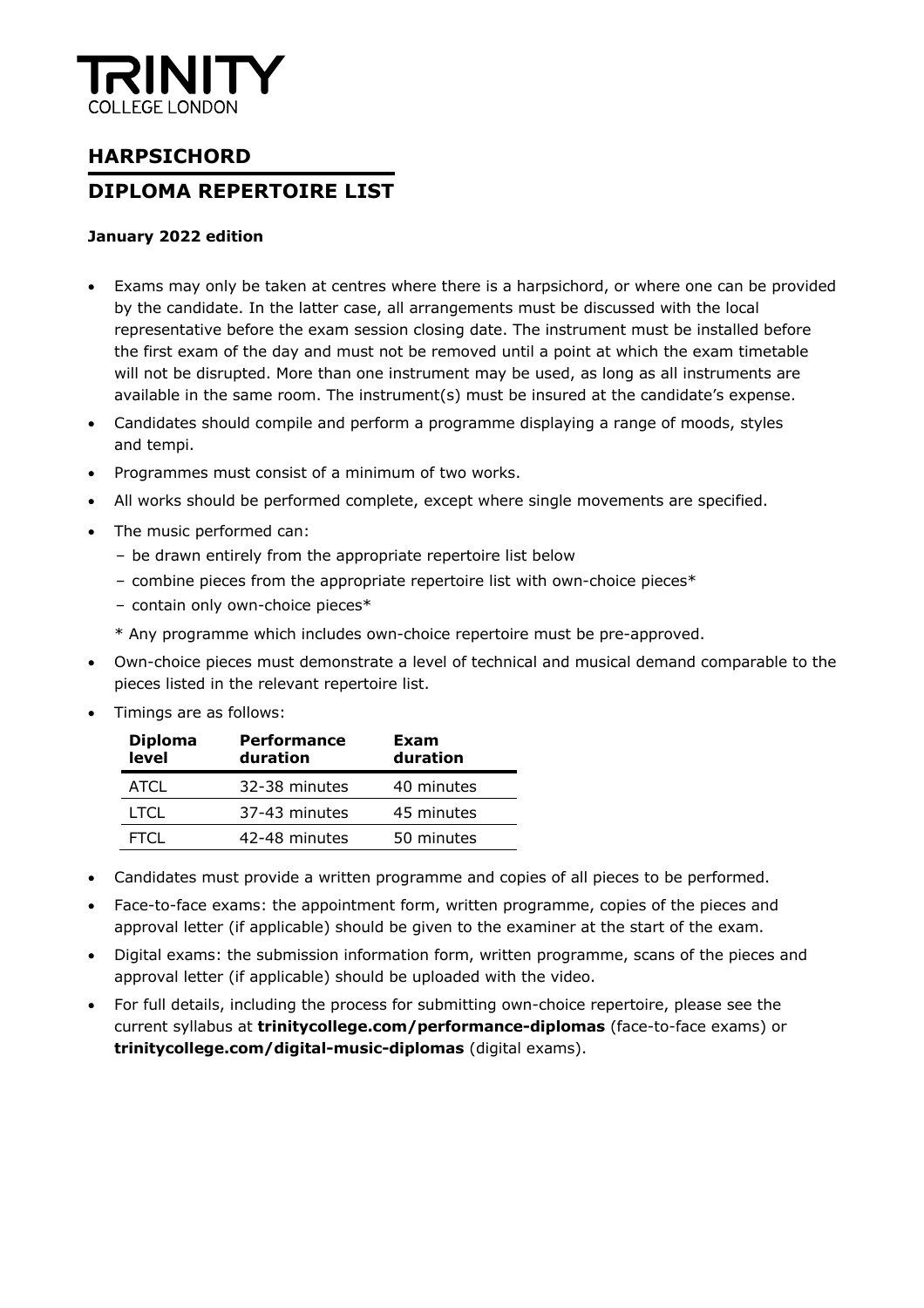### **ATCL**

| 1.  | Andriessen  | Overture to Orpheus                                                                                                                                                                                                                                                                                                                                      | Donemus              |
|-----|-------------|----------------------------------------------------------------------------------------------------------------------------------------------------------------------------------------------------------------------------------------------------------------------------------------------------------------------------------------------------------|----------------------|
| 2.  | d'Anglebert | Prelude and Chaconne (from Suite no. 1 in G)                                                                                                                                                                                                                                                                                                             | Heugel               |
| 3.  | C P E Bach  | Any one of the 'Prussian' sonatas (except no. 6)                                                                                                                                                                                                                                                                                                         | Bärenreiter          |
| 4.  | J S Bach    | from The Well-Tempered Clavier book 1:<br>- Prelude & Fugue in D, BWV 850<br>- Prelude & Fugue in D minor, BWV 851<br>- Prelude & Fugue in F minor, BWV 857<br>- Prelude & Fugue in F# minor, BWV 859<br>- Prelude & Fugue in G minor, BWV 861<br>- Prelude & Fugue in Ab, BWV 862<br>- Prelude & Fugue in A, BWV 864<br>- Prelude & Fugue in B, BWV 868 | any reliable edition |
| 5.  | J S Bach    | from The Well-Tempered Clavier book 2:<br>- Prelude & Fugue in D, BWV 874<br>- Prelude & Fugue in D minor, BWV 875<br>- Prelude & Fugue in E, BWV 878<br>- Prelude & Fugue in F, BWV 880<br>- Prelude & Fugue in G minor, BWV 885                                                                                                                        | any reliable edition |
| 6.  | J S Bach    | French Suite in D minor, BWV 812 (all 6 movts)                                                                                                                                                                                                                                                                                                           | Henle                |
| 7.  | J S Bach    | French Suite no. 4 in E <sub>b</sub> , BWV 815 (all 7 movts)                                                                                                                                                                                                                                                                                             | any reliable edition |
| 8.  | J S Bach    | French Suite no. 5 in G, BWV 816 (all 7 movts)                                                                                                                                                                                                                                                                                                           | any reliable edition |
| 9.  | J S Bach    | Prelude & Gigue (from Partita no. 1 in Bb, BWV 825)                                                                                                                                                                                                                                                                                                      | any reliable edition |
| 10. | J S Bach    | Sinfonia, Allemande and Capriccio<br>(from Partita no. 2 in C minor, BWV 826)                                                                                                                                                                                                                                                                            | any reliable edition |
| 11. | J S Bach    | Toccata no. 5 in E minor, BWV 914                                                                                                                                                                                                                                                                                                                        | any reliable edition |
| 12. | <b>Blow</b> | Ground in E minor (from John Blow's Anthology)                                                                                                                                                                                                                                                                                                           | Stainer              |
| 13. | <b>Bohm</b> | Prelude, Fugue and Postlude in G minor                                                                                                                                                                                                                                                                                                                   | Breitkopf            |
| 14. | Buxtehude   | Auf meinen lieben Gott from Suite<br>(from Early German Keyboard Music)                                                                                                                                                                                                                                                                                  | Allegro/OUP archive  |
| 15. | Byrd        | Pavan and Galliard (nos. 257 and 258 from Fitzwilliam<br>Virginal Book vol. 2)                                                                                                                                                                                                                                                                           | Dover                |
| 16. | Byrd        | The Bells (no. 69 from Fitzwilliam Virginal Book vol. 1)                                                                                                                                                                                                                                                                                                 | Dover                |
| 17. | <b>Byrd</b> | Walsingham<br>(no. 68 from Fitzwilliam Virginal Book vol. 1)                                                                                                                                                                                                                                                                                             | Dover                |
| 18. | F Couperin  | 4ème Ordre (from Pièces de clavecin vol. 1)                                                                                                                                                                                                                                                                                                              | Heugel               |
| 19. | F Couperin  | 18ème Ordre (from Pièces de clavecin vol. 2)                                                                                                                                                                                                                                                                                                             | Heugel               |
| 20. | F Couperin  | La Tenebreuse (Allemande) and Gavotte (with repeats)<br>from 3ème Ordre (from Pièces de clavecin vol. 1)                                                                                                                                                                                                                                                 | Heugel               |
| 21. | L Couperin  | Prelude (M4), Allemande (M93) and Courante (M94)*<br>from Suite no. 15 in G minor<br>(from Pièces de clavecin vol. 2)<br>(*M numbers refer to the edition by Davitt Moroney<br>publ. L'Oiseau-Lyre)                                                                                                                                                      | Heugel               |
| 22. | Duphly      | Allemande in D minor and La Vanio<br>(from Pièces de clavecin vol. 1)                                                                                                                                                                                                                                                                                    | Heugel               |
| 23. | Frescobaldi | Toccata seconda (from First Book of Toccatas, 1637)                                                                                                                                                                                                                                                                                                      | Bärenreiter          |
| 24. | Froberger   | Suite no. 30 in A minor<br>(from Oeuvres completes pour clavecin vol. 2)                                                                                                                                                                                                                                                                                 | Heugel               |
| 25. | Handel      | Suite no. 1 in A, HWV 426 (all 4 movts)                                                                                                                                                                                                                                                                                                                  | Bärenreiter          |
| 26. | Handel      | Suite no. 2 in F, HWV 427 (all 4 movts)                                                                                                                                                                                                                                                                                                                  | Bärenreiter          |
| 27. | Handel      | Suite no. 3 in D minor, HWV 428 (all 6 movts)                                                                                                                                                                                                                                                                                                            | Bärenreiter          |
| 28. | Handel      | Suite no. 8 in F minor, HWV 433 (all 5 movts)                                                                                                                                                                                                                                                                                                            | Bärenreiter          |
| 29. | Handel      | Chaconne in G (1733), HWV 435<br>(from Keyboard Works book 2)                                                                                                                                                                                                                                                                                            | Bärenreiter          |
| 30. | Ligeti      | Passacaglia Ungherese                                                                                                                                                                                                                                                                                                                                    | Schott               |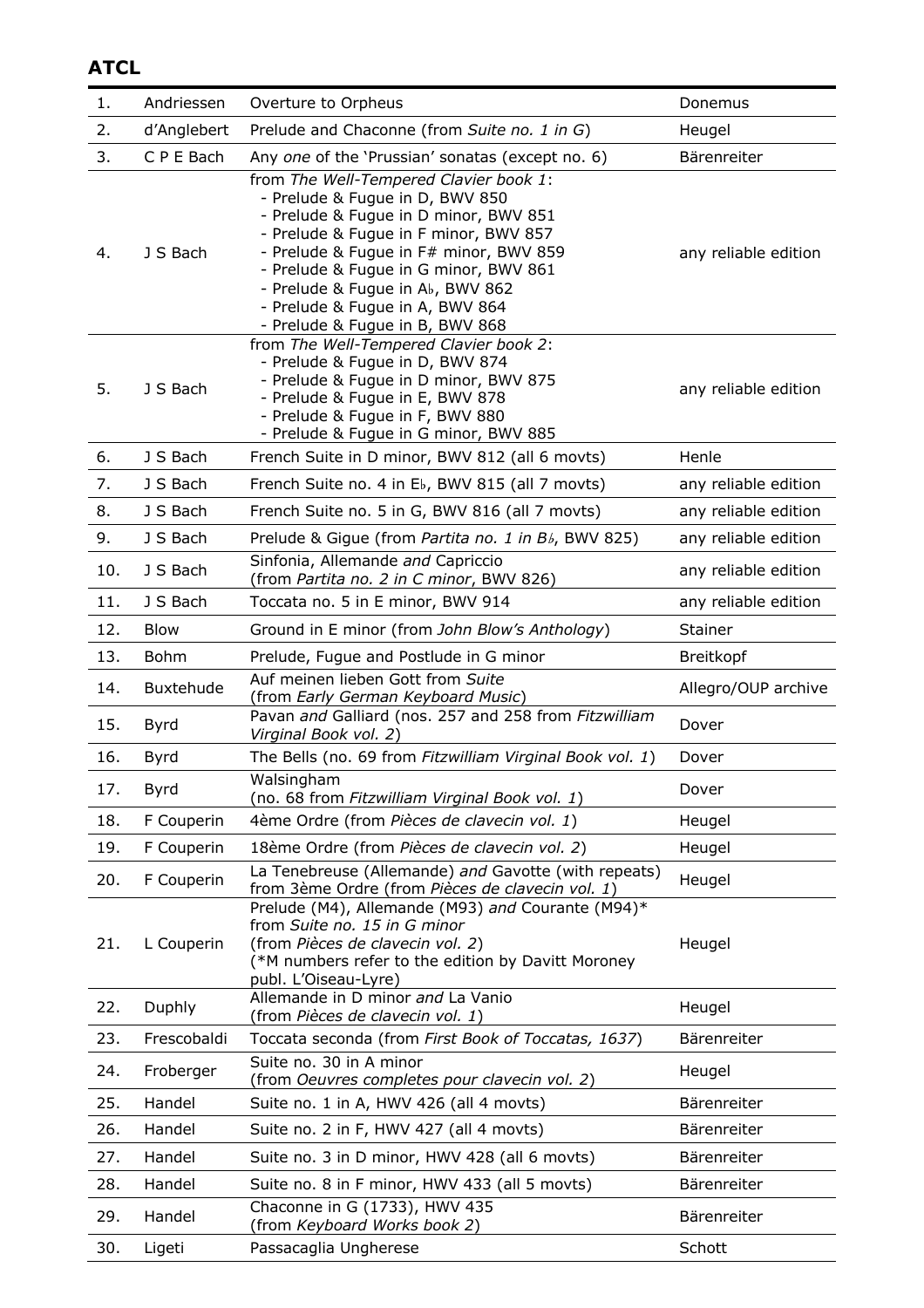| 31. | Maconchy    | Sonatina for Harpsichord, 3rd and 4th movts                                                 | Lengnick            |
|-----|-------------|---------------------------------------------------------------------------------------------|---------------------|
| 32. | Morley      | Nancie (no. 12 from Fitzwilliam Virginal Book vol. 1)                                       | Dover               |
| 33. | Purcell     | Suite in G minor<br>(from Complete Harpsichord Works book 1)                                | <b>Stainer</b>      |
| 34. | Rameau      | Suite in E minor                                                                            | Bärenreiter         |
| 35. | Rossi       | Toccata no. 7 (from Early Italian Keyboard Music)                                           | Allegro/OUP archive |
| 36. | A Scarlatti | Toccata per cembalo<br>(from Early Italian Keyboard Music)                                  | Allegro/OUP archive |
| 37. | D Scarlatti | Sonata in C, K 132<br>(from Scarlatti Complete Sonatas vol. 3)                              | Schirmer            |
| 38. | D Scarlatti | Sonata in C, K 133<br>(from Scarlatti Complete Sonatas vol. 3)                              | Schirmer            |
| 39. | D Scarlatti | Sonata in E minor, K 263 and Sonata in E, K 264<br>(from Scarlatti Complete Sonatas vol. 6) | Heugel              |
| 40. | Soler       | Sonata no. 1 in A and Sonata no. 12 in D minor<br>(from <i>14 Sonatas</i> )                 | Faber               |
| 41. | Sweelinck   | Balletto del granduca<br>(from Complete Keyboard Works vol. 4)                              | <b>Breitkopf</b>    |

## **LTCL**

| 1.  | d'Anglebert  | Prelude, Allemande and Gigue<br>(from Suite no. 2 in G minor)                                                                                                                                                                                                                                                                                                            | Heugel               |
|-----|--------------|--------------------------------------------------------------------------------------------------------------------------------------------------------------------------------------------------------------------------------------------------------------------------------------------------------------------------------------------------------------------------|----------------------|
| 2.  | J S Bach     | from The Well-Tempered Clavier book 1:<br>- Prelude & Fugue in C# minor, BWV 849<br>- Prelude & Fugue in El minor, BWV 853                                                                                                                                                                                                                                               | any reliable edition |
| 3.  | J S Bach     | from The Well-Tempered Clavier book 2:<br>- Prelude & Fugue in C#, BWV 872<br>- Prelude & Fugue in C# minor, BWV 873<br>- Prelude & Fugue in D# minor, BWV 877<br>- Prelude & Fugue in E minor, BWV 879<br>- Prelude & Fugue in G# minor, BWV 887<br>- Prelude & Fugue in Bb, BWV 890<br>- Prelude & Fugue in Bb minor, BWV 891<br>- Prelude & Fugue in B minor, BWV 893 | any reliable edition |
| 4.  | J S Bach     | English Suite no. 2 in A minor, BWV 807 (all 7 movts)                                                                                                                                                                                                                                                                                                                    | Bärenreiter          |
| 5.  | J S Bach     | English Suite no. 6 in D minor, BWV 811 (all 8 movts)                                                                                                                                                                                                                                                                                                                    | any reliable edition |
| 6.  | J S Bach     | Partita no. 3 in A minor, BWV 827 (all 7 movts)                                                                                                                                                                                                                                                                                                                          | any reliable edition |
| 7.  | J S Bach     | Partita no. 5 in G, BWV 829 (all 7 movts)                                                                                                                                                                                                                                                                                                                                | any reliable edition |
| 8.  | J S Bach     | Italian Concerto, BWV 971                                                                                                                                                                                                                                                                                                                                                | Henle                |
| 9.  | J S Bach     | Goldberg Variations, BWV 988, theme and<br>variations 11-16                                                                                                                                                                                                                                                                                                              | any reliable edition |
| 10. | <b>Berio</b> | Rounds                                                                                                                                                                                                                                                                                                                                                                   | Universal            |
| 11. | <b>Blow</b>  | Suite no. 1 in D minor from A Choice Collection<br>of Lessons (from 6 Suites)                                                                                                                                                                                                                                                                                            | Stainer              |
| 12. | <b>Byrd</b>  | Pavanne and Galliarde (nos. 254 and 255 from<br>Fitzwilliam Virginal Book vol. 2)                                                                                                                                                                                                                                                                                        | Dover                |
| 13. | <b>Byrd</b>  | Sellinger's Round<br>(no. 64 from Fitzwilliam Virginal Book vol. 1)                                                                                                                                                                                                                                                                                                      | Dover                |
| 14. | F Couperin   | La Convalescente, Gavotte, La Sophie and<br>La Pantomime from 26ème Ordre<br>(from Pièces de clavecin vol. 4)                                                                                                                                                                                                                                                            | Heugel               |
| 15. | L Couperin   | Prelude (M11) and Passacaille (M27) from Suite no. 5<br>in C (from Pièces de clavecin vol. 1)<br>(*M numbers refer to the edition by David Moroney,<br>publ. L'Oiseau-Lyre)                                                                                                                                                                                              | Heugel               |
| 16. | Duphly       | Chaconne in F (1758) (from Pièces de clavecin vol. 2)                                                                                                                                                                                                                                                                                                                    | Heugel               |
| 17. | Forqueray    | La Morangis or La Plissay (from 3ème suite)                                                                                                                                                                                                                                                                                                                              | Heugel               |